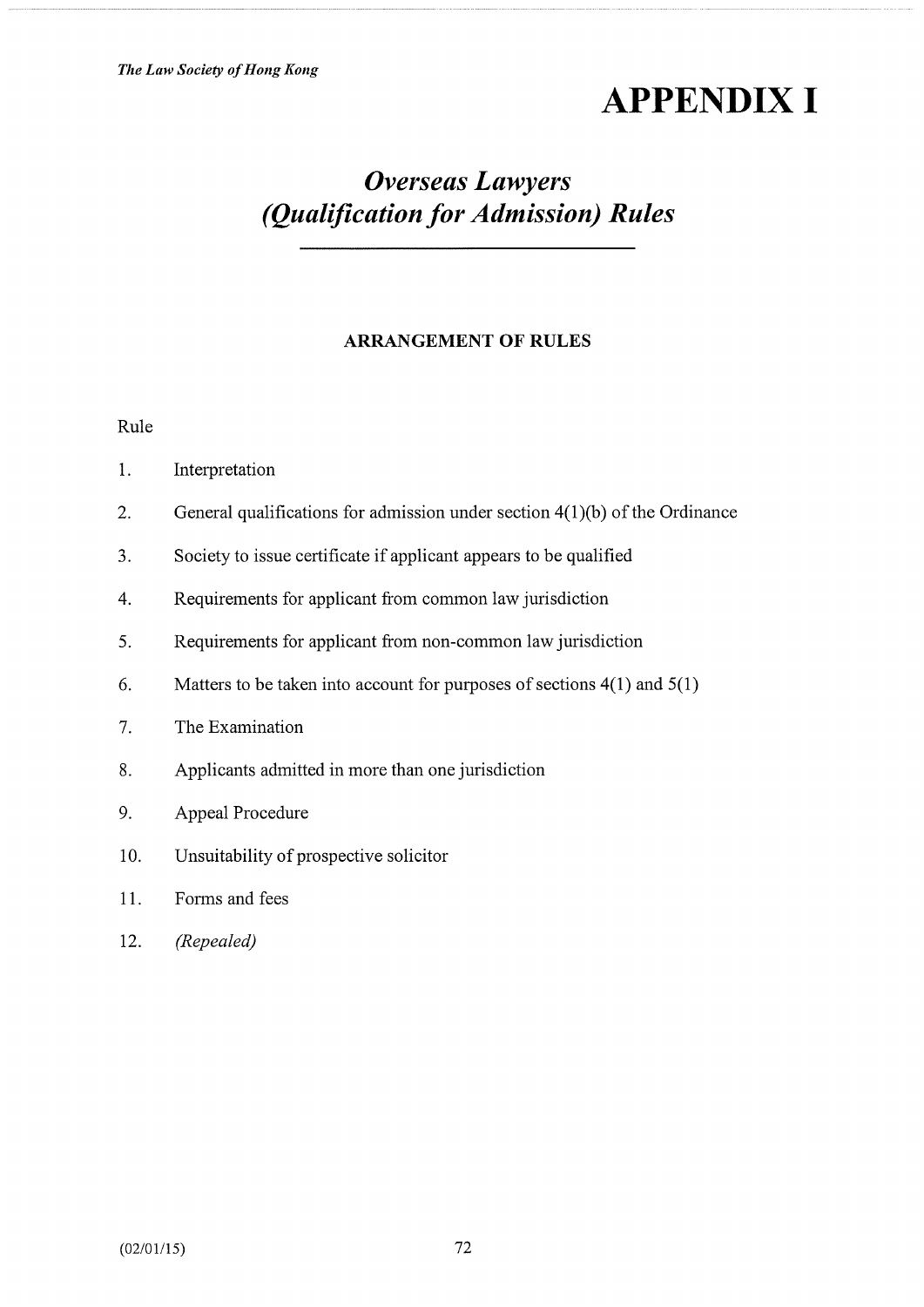# 1. Interpretation

In these Rules -

**applicant** ( $\# \sharp \downarrow$ ) means a person who seeks admission as a solicitor under section 4(l)(b) of the Ordinance;

*Examination* (考試) means the Overseas Lawyers Qualification Examination which is an assessment of competence in the subjects specified, assessed in the manner specified, in these Rules;

jurisdiction of admission (獲認許的司法管轄區) means, in relation to an overseas lawyer, the foreign jurisdiction the law of which the overseas lawyer is entitled to practise;

non-common law jurisdiction (非普通法司法管轄區) means a jurisdiction that is not a common law jurisdiction;

overseas lawyer (海外律師) means a person entitled to practise the law of a foreign jurisdiction.

# 2. General qualifications for admission under section 4(1)(b) of the Ordinance

A person is qualified for admission as a solicitor under section  $4(1)(b)$  of the Ordinance if -

- (a) he is an overseas lawyer;
- (b) he is a person of good standing in each jurisdiction in which he has been admitted; and
- (c) he satisfies the requirements specified in section 4 or 5 of these Rules.

# 3. Society to issue certificate if applicant appears to be qualified

- (1) An applicant must provide to the Society such evidence as the Society may require showing that he is a person who appears to be qualified for admission in accordance with these Rules except as regards any requirement to have passed any part of the Examination.
- (2) Subject to subsection (2A), if the Society is satisfied that an applicant appears to be so qualified it must issue a certificate to that effect stating any subjects in the Examination which the applicant is required to pass under these Rules.
- (2A) The Society may refuse to issue a certificate under, subsection (2) where the applicant -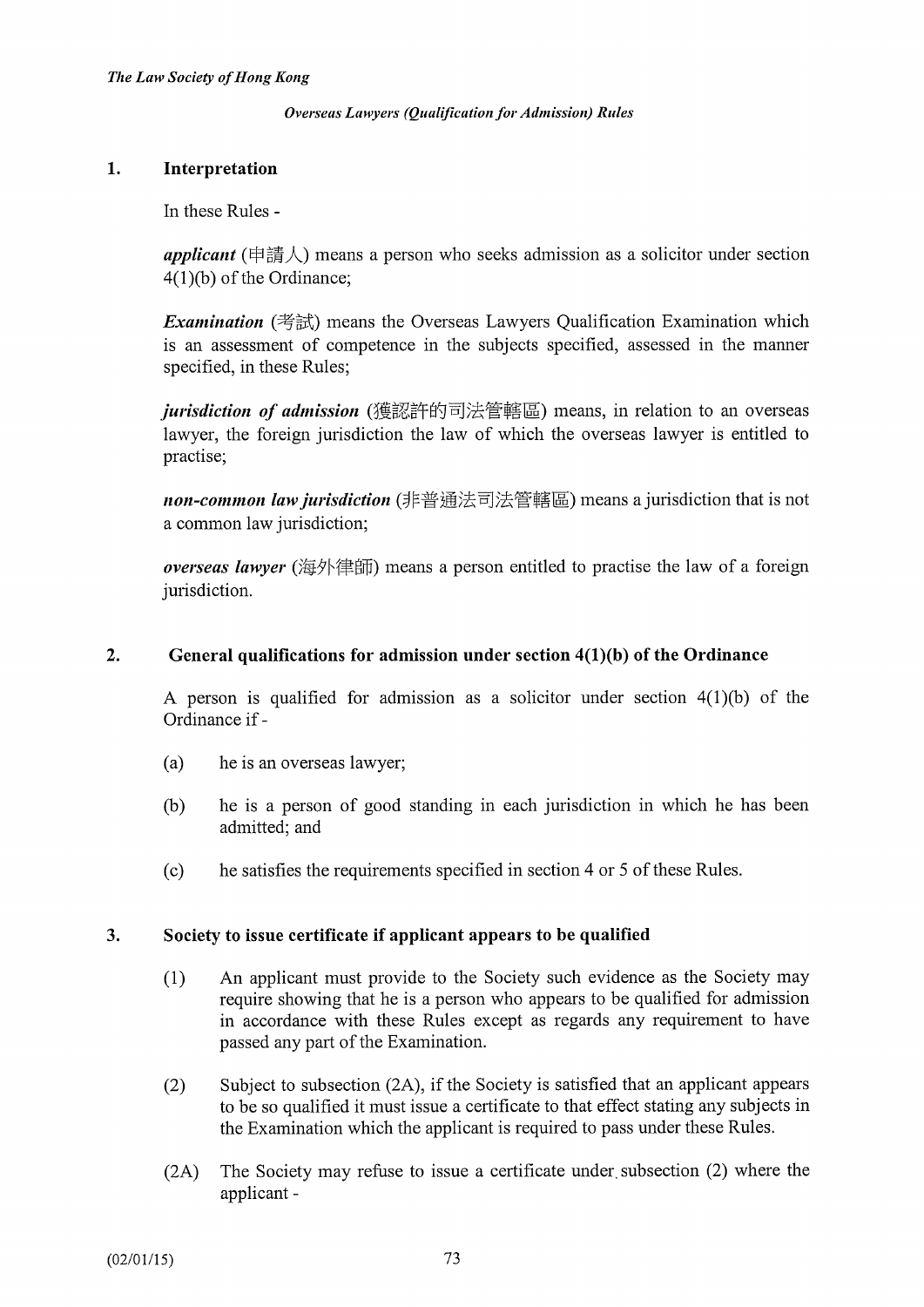- (a) is subject to a prohibition from attempting the Examination under section  $10(1)(a)$  or  $(1A)(a)$ ; or
- (b) has previously been issued a certificate under subsection (2) and that certificate has been revoked by the Society under section 10(1)(b) or  $(1A)(b)$ .
- (3) A certificate issued under subsection (2) shall remain current for 12 months from the date of its issue by the Society, unless the Society determines otherwise or the certificate is revoked before the expiry of that period under section 10.
- (4) An applicant who does not hold a current certificate issued under subsection (2) may not take the Examination.
- (5) An application under subsection (3) for extension of the validity period of the certificate issued under subsection (2) shall be accompanied by the prescribed fee.

# 4. Requirements for applicant from common law jurisdiction

- (1) For the purpose of section 2(c), unless the Society otherwise determines, an applicant whose jurisdiction of admission is a common law jurisdiction and who has had not less than 5 years of experience in the practice of the law of any common law jurisdiction must have -
	- (a) completed
		- (i) a bachelor's degree in law obtained from a common law jurisdiction; or
		- (ii) a course of study leading to a qualification which is substantially equivalent to that granted by a Hong Kong tertiary institution and in addition an examination equivalent to the Common Professional Examination Certificate of the University of Hong Kong; or
		- (iii) a period of not less than 5 years as a trainee solicitor or articled clerk,

in the course of which, or in addition to which, the applicant must have completed courses in, or had practical experience in, Contract, Torts, Property, Criminal Law, Equity and Constitutional and Administrative Law or substantially similar subjects or areas; or

(b) substantially completed the requirements specified in paragraph (a), and passed such other examinations as the Society may require in the particular case,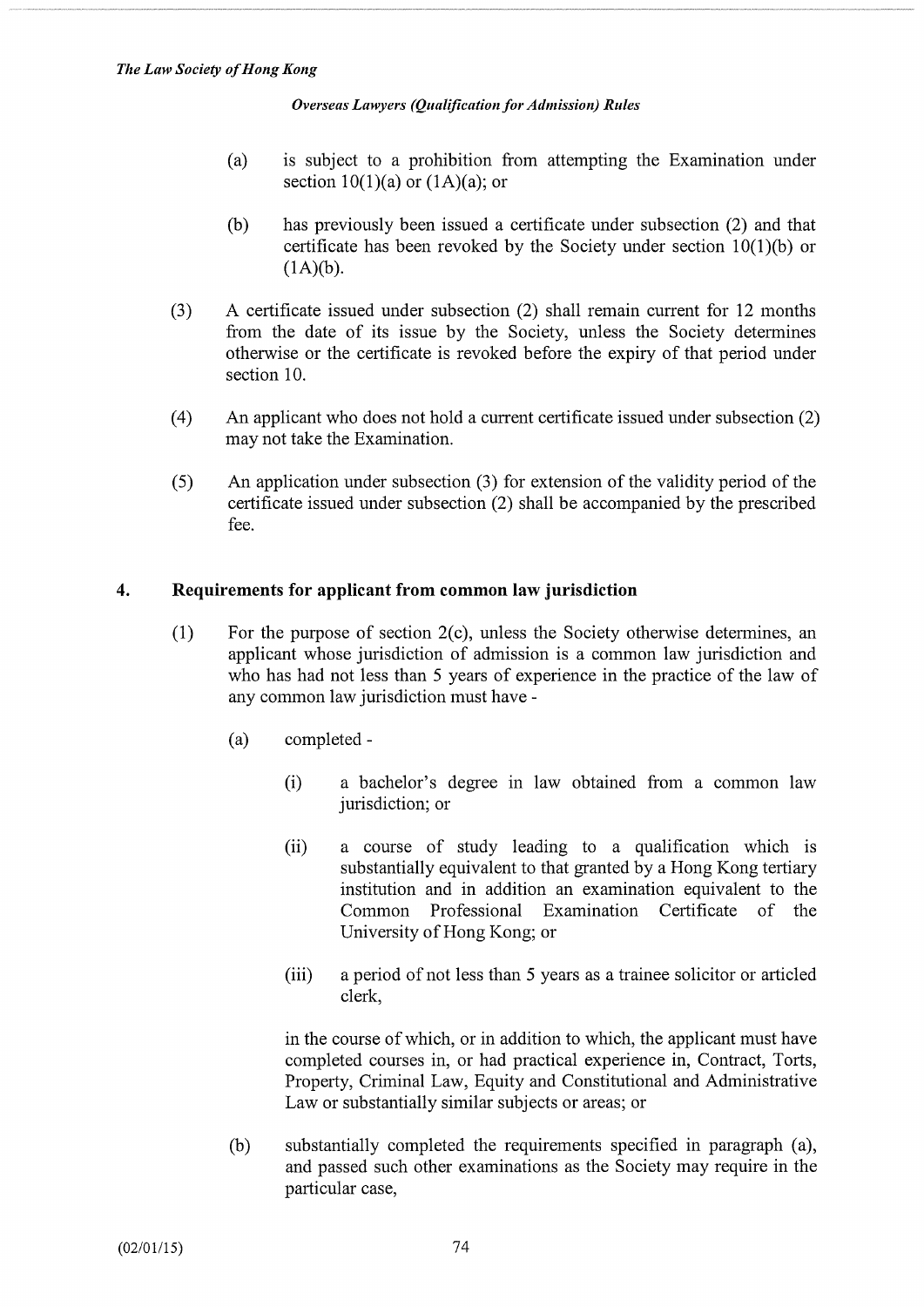and must have passed the Examination in the subjects referred to in section  $7(1)(a)(i)$ , (iii), (iv) and (v).

- (2) For the purpose of section 2(c), unless the Society otherwise determines, an applicant whose jurisdiction of admission is a common law jurisdiction and who has had less than 5 years of experience in the practice of the law of any common law jurisdiction must have -
	- (a) satisfied the requirements specified in subsection (1)(a) (except subparagraph (iii)) or subsection  $(1)(b)$ ;
	- (b) satisfied any one of the following further requirements, that is to say
		- (i) the applicant has completed service as a trainee solicitor or articled clerk, or a course of practical legal training that the Society accepts in place of that service, as required for admission as a lawyer in the applicant's jurisdiction of admission, the period of which is not less than 2 years;
		- (ii) the applicant has had not less than 2 years of post-admission experience (other than as a pupil) in the practice of the law of the applicant's jurisdiction of admission; or
		- $(iii)$  the applicant  $-$ 
			- (A) has completed service as a trainee solicitor or articled clerk, or a course of practical legal training that the Society accepts in place of that service, as required for admission as a lawyer in the applicant's jurisdiction of admission, the period of which is less than 2 years; and
			- (B) has had post-admission experience (other than as a pupil) in the practice of the law of the applicant's jurisdiction of admission, the period of which is less than 2 years,

and the aggregate of those periods is not less than 2 years; and

- (c) passed the Examination in all the subjects referred to in section  $7(1)(a)$ .
- (3) For the purpose of determining the length of an applicant's experience in the practice of the law of any common law jurisdiction under subsections (1) and (2), if an applicant has, during the 10 years immediately preceding an application for taking the Examination or for exemption from taking the Examination  $-$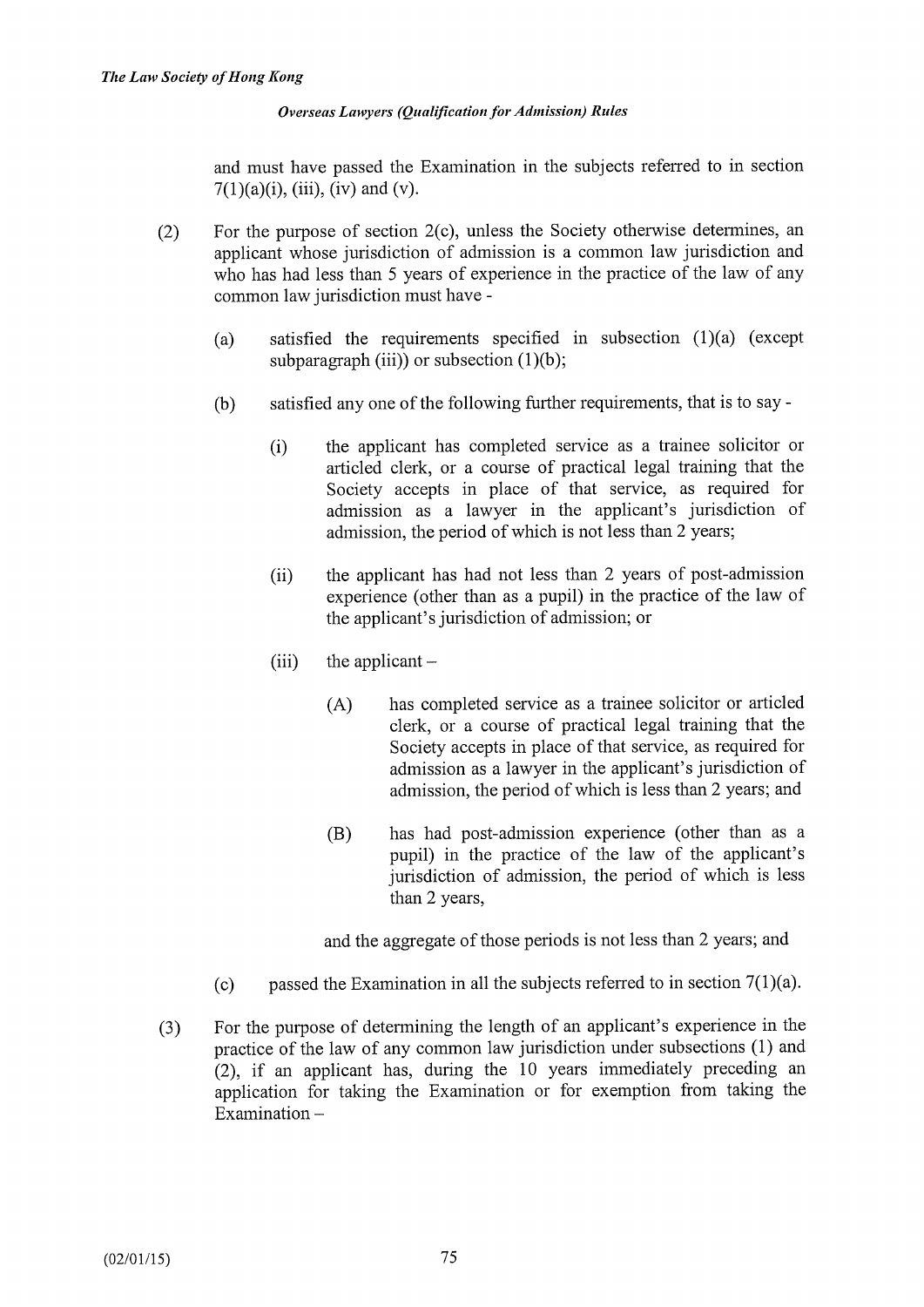- (a) completed service as a trainee solicitor, articled clerk or pupil, or a course of practical legal training that the Society accepts in place of that service, as required for admission as a lawyer in the applicant's jurisdiction of admission;
- (b) provided legal services to the public in the capacity of a lawyer practising the law of any common law jurisdiction; or
- (c) provided legal services otherwise than to the public, in the capacity of a lawyer practising the law of any common law jurisdiction, the nature of which is regarded by the Society as being similar to those under paragraph (b),

any service or training so completed or any services so provided are to be treated as experience in the practice of the law of any common law jurisdiction.

- (4) For the purpose of determining the length of an applicant's post-admission experience in the practice of the law of the applicant's jurisdiction of admission under subsection  $(2)(b)(ii)$  or  $(iii)(B)$ , if the applicant has, during the 10 years immediately preceding an application for taking the Examination -
	- (a) provided legal services to the public in the capacity of a lawyer practising the law of the applicant's jurisdiction of admission; or
	- (b) provided legal services otherwise than to the public, in the capacity of a lawyer practising the law of the applicant's jurisdiction of admission, the nature of which is regarded by the Society as being similar to those under paragraph (a),

any services so provided are to be treated as post-admission experience in the practice of the law of the applicant's jurisdiction of admission.

#### 5. Requirements for applicant from non-common law jurisdiction

- (1) For the purpose of section 2(c), unless the Society otherwise determines, an applicant whose jurisdiction of admission is a non-common law jurisdiction and who has had not less than 5 years of experience in the practice of the law of any non-common law jurisdiction must have -
	- (a) passed the Examination in all written subjects; and
	- (b) passed the Examination in the oral subject of Principles of Common Law.
- (2) For the purpose of section 2(c), unless the Society otherwise determines, an applicant whose jurisdiction of admission is a non-common law jurisdiction and who has had less than 5 years of experience in the practice of the law of any non-common law jurisdiction must have -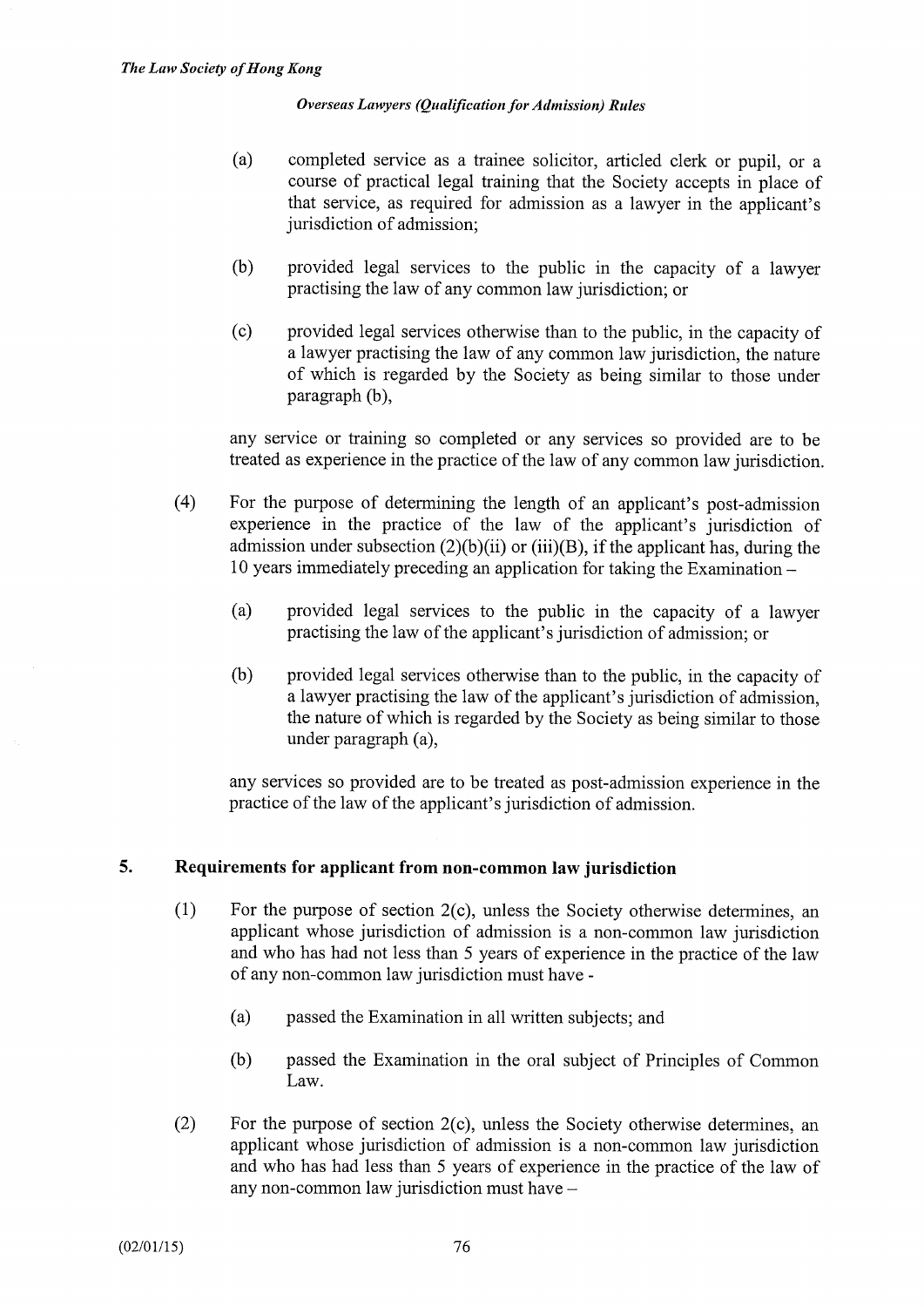- (a) completed one year of full-time study in Contract, Torts, Property, Criminal Law, Equity and Constitutional and Administrative Law, or part-time study the nature of which is regarded by the Society as being similar to that full-time study;
- (b) passed, or received a certificate of completion or certificate of satisfactory completion in -
	- (i) the Postgraduate Certificate in Laws and any other examination or course that the Society may require (whether set by it or approved by it); or
	- (ii) any other examination or course that the Society may require (whether set by it or approved by it); and
- (c) satisfied any one of the following further requirements, that is to say
	- (i) the applicant has completed service as a trainee solicitor or articled clerk, or a course of practical legal training that the Society accepts in place of that service, as required for admission as a lawyer in the applicant's jurisdiction of admission, the period of which is not less than 3 years;
	- (ii) the applicant has had not less than 3 years of post-admission experience (other than as a pupil) in the practice of the law of the applicant's jurisdiction of admission; or
	- $(iii)$  the applicant  $-$ 
		- (A) has completed service as a trainee solicitor or articled clerk, or a course of practical legal training that the Society accepts in place of that service, as required for admission as a lawyer in the applicant's jurisdiction of admission, the period of which is less than 3 years; and
		- (B) has had post-admission experience (other than as a pupil) in the practice of the law of the applicant's jurisdiction of admission, the period of which is less than 3 years,

and the aggregate of those periods is not less than 3 years.

(3) For the purpose of determining the length of an applicant's experience in the practice of the law of any non-common law jurisdiction under subsections (1) and (2), if an applicant has, during the 10 years immediately preceding an application for taking the Examination or for exemption from taking the  $Examination -$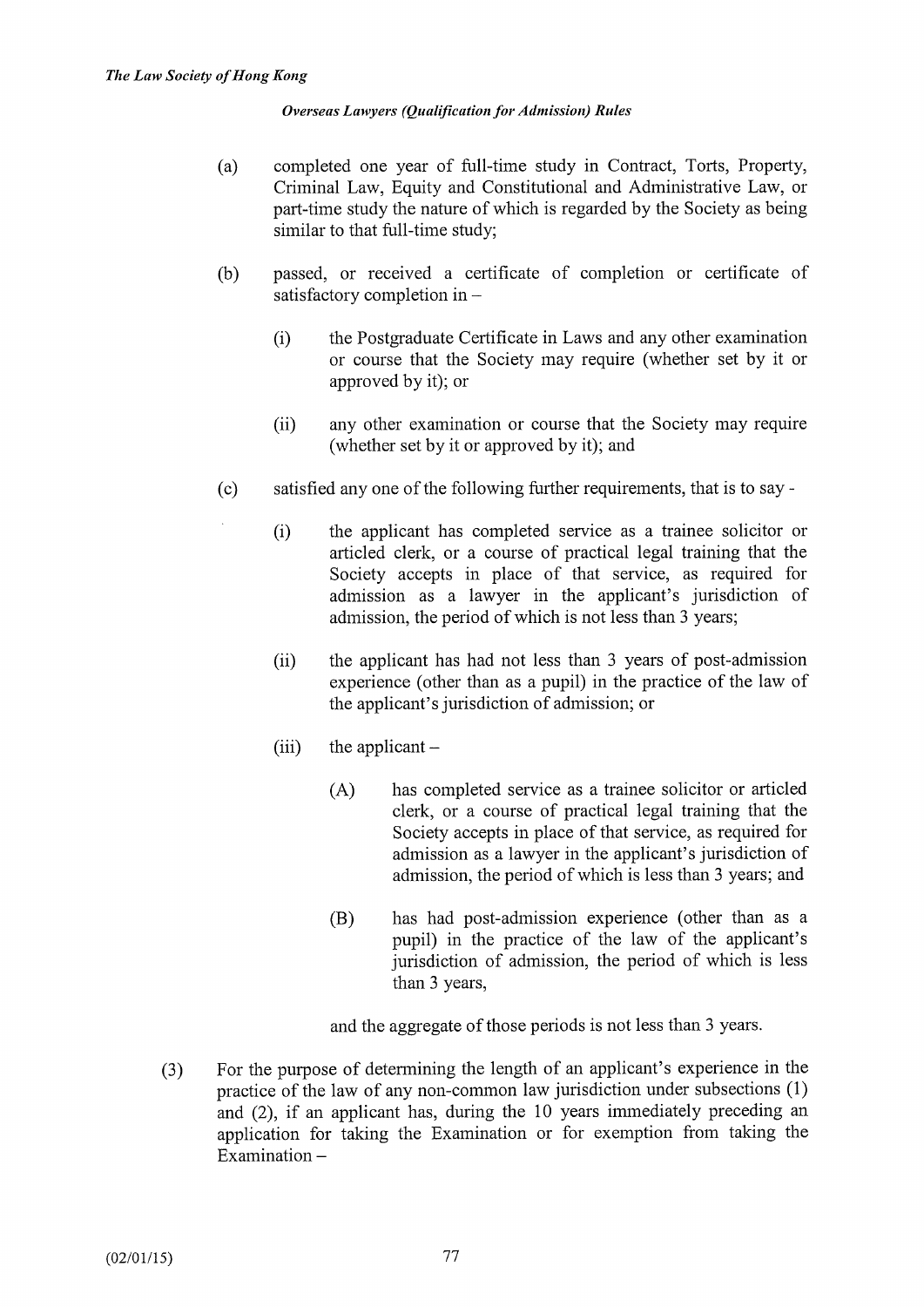- (a) completed service as a trainee solicitor, articled clerk or pupil, or a course of practical legal training that the Society accepts in place of that service, as required for admission as a lawyer in the applicant's jurisdiction of admission;
- (b) provided legal services to the public in the capacity of a lawyer practising the law of any non-common law jurisdiction; or
- (c) provided legal services otherwise than to the public, in the capacity of a lawyer practising the law of any non-common law jurisdiction, the nature of which is regarded by the Society as being similar to those under paragraph (b),

any service or training so completed or any services so provided are to be treated as experience in the practice of the law of any non-common law jurisdiction.

- (4) For the purpose of determining the length of an applicant's post-admission experience in the practice of the law of the applicant's jurisdiction of admission under subsection  $(2)(c)(ii)$  or  $(iii)(B)$ , if the applicant has, during the 10 years immediately preceding an application for taking the Examination -
	- (a) provided legal services to the public in the capacity of a lawyer practising the law of the applicant's jurisdiction of admission; or
	- (b) provided legal services otherwise than to the public, in the capacity of a lawyer practising the law of the applicant's jurisdiction of admission, the nature of which is regarded by the Society as being similar to those under paragraph (a),

any services so provided are to be treated as post-admission experience in the practice of the law of the applicant's jurisdiction of admission.

# 6. Matters to be taken into account for purposes of sections 4(1) and 5(1)

For the purposes of sections 4(1) and 5(1), the Society, in determining that an applicant is only required to pass the Examination in some of the subjects referred to in those sections  $-$ 

- (a) must be satisfied that the applicant has had not less than 5 years of experience in the practice of law as required under section  $4(1)$  or  $5(1)$ ; and
- (b) must have regard to  $-$ 
	- (i) the nature and extent of the applicant's practical experience in the law of Hong Kong; and
	- (ii) any academic or other qualifications which the applicant may have.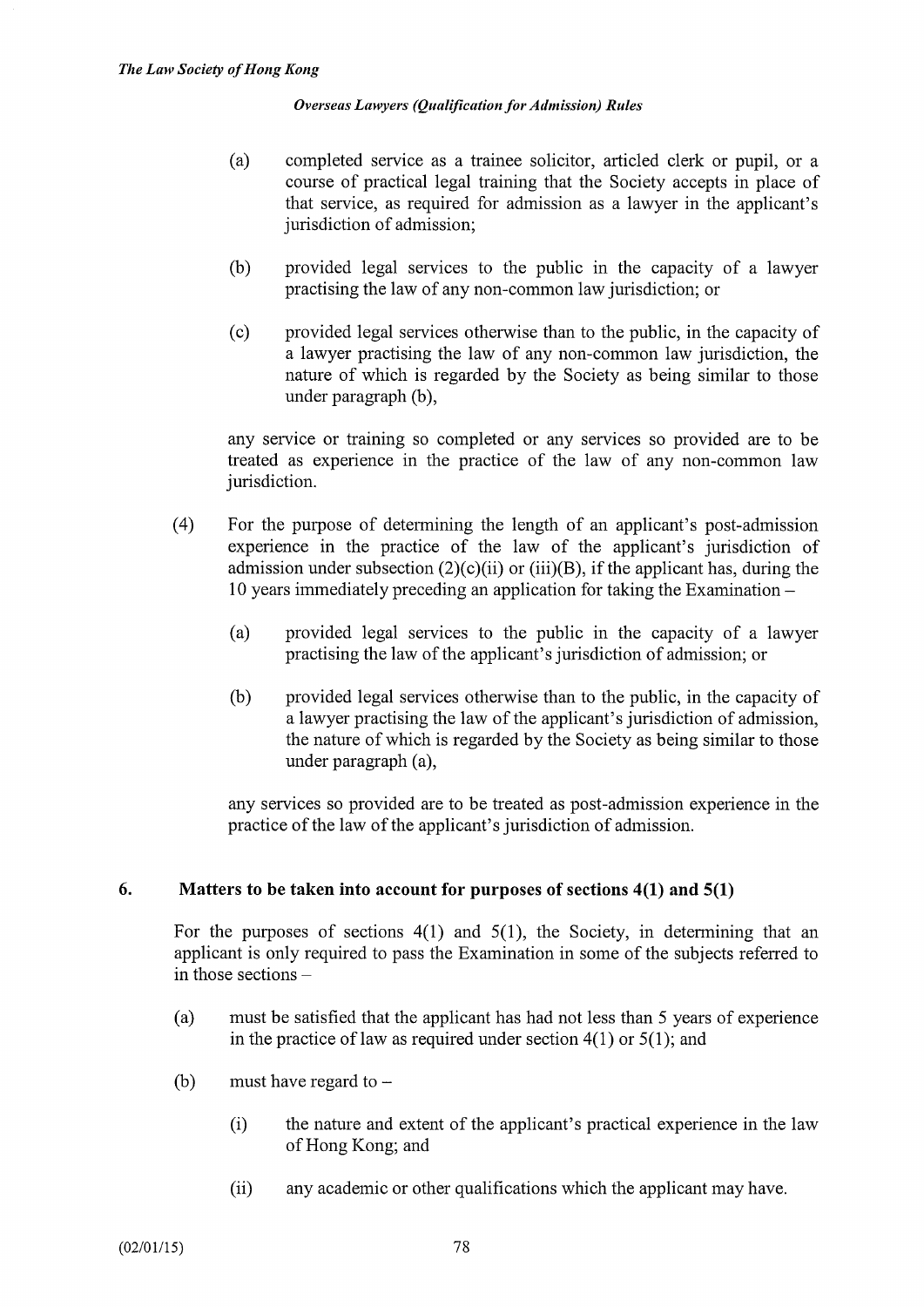# 7. The Examination

- (1) The subjects assessed by the Examination are  $-$ 
	- (a) by written assessment
		- (i) Conveyancing;
		- (ii) Civil and Criminal Procedure;
		- (iii) Commercial and Company Law;
		- (iv) Accounts and Professional Conduct;
		- (v) Hong Kong Constitutional Law; and
	- (b) by oral assessment, Principles of Common Law.
- (2) The Examination will be held at such times as the Society may determine.

# 8. Applicants admitted in more than one jurisdiction

If an applicant is an overseas lawyer in respect of more than one jurisdiction, the applicant may, for the purposes of these Rules, elect any one of those jurisdictions as the applicant's jurisdiction of admission.

# 9. Appeal Procedure

An applicant seeking the issue of a certificate by the Society under section 3 may -

- (a) within one month of receiving notification from the Society of any decision of the Society under that section, ask for his application to be reviewed upon payment of the prescribed fee; and
- (b) within 3 months of receiving notification from the Society of its decision on a request for review under paragraph (a), apply to the Court of First Instance which may -
	- (i) affirm the decision of the Society; or
	- (ii) make such other order as the Court thinks fit.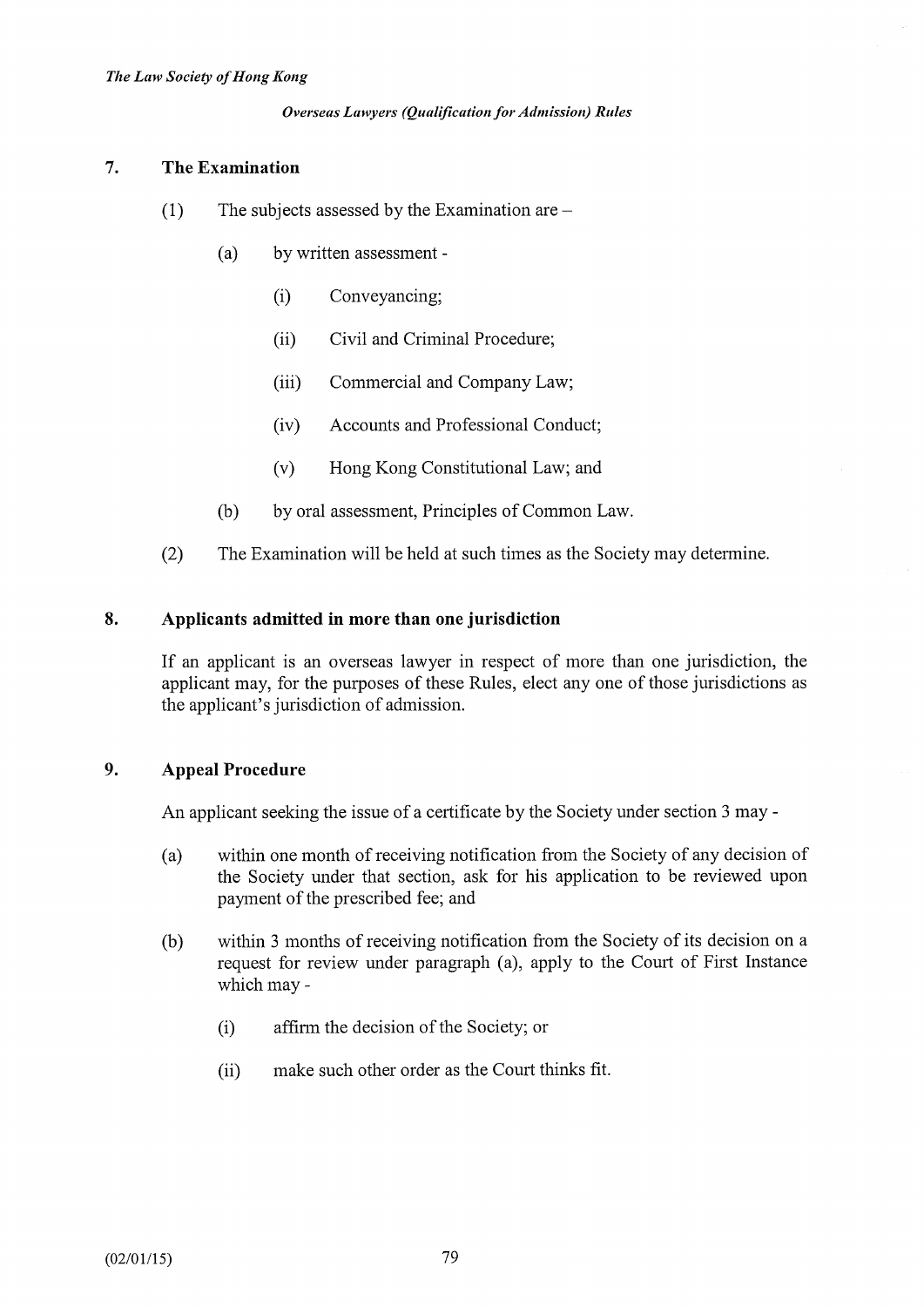#### 10. Unsuitability of prospective solicitor

- (1) If the Society at any time is not satisfied as to the suitability to become a solicitor of an applicant to whom it has issued a certificate under section 3 it may on such terms as it determines, impose any of the following sanctions, that is it may  $-$ 
	- (a) prohibit an attempt at the Examination; or
	- (b) revoke that certificate; or
	- (c) oppose admission as a solicitor.
- (1A) If the Society at any time becomes aware of any misconduct in relation to an Examination committed by an applicant taking the Examination, it may, on such terms as it determines, impose any of the following sanctions, that is it may -
	- (a) prohibit the applicant from attempting the Examination, either permanently or for such period as the Society thinks fit;
	- (b) revoke the certificate issued to him under section 3;
	- (c) disqualify the applicant from any or all the subjects in the relevant sitting of the Examination and annul the results of any or all subjects taken in that sitting; or
	- (d) oppose his admission as a solicitor.
- (2) If the Society imposes a sanction under subsection (1) or (1A) the applicant may -
	- (a) within one month of receiving notification from the Society of its decision, ask for the matter to be reviewed; and
	- (b) within 3 months of receiving notification from the Society of its decision on an application for review under paragraph (a), apply to the Court of First Instance which may -
		- (i) affinn the decision of the Society; or
		- (ii) make such other order as the Court thinks fit.
- (3) If the Society has imposed a sanction under subsection (1) or (1A) the applicant may -
	- (a) apply to the Society to remove the sanction;